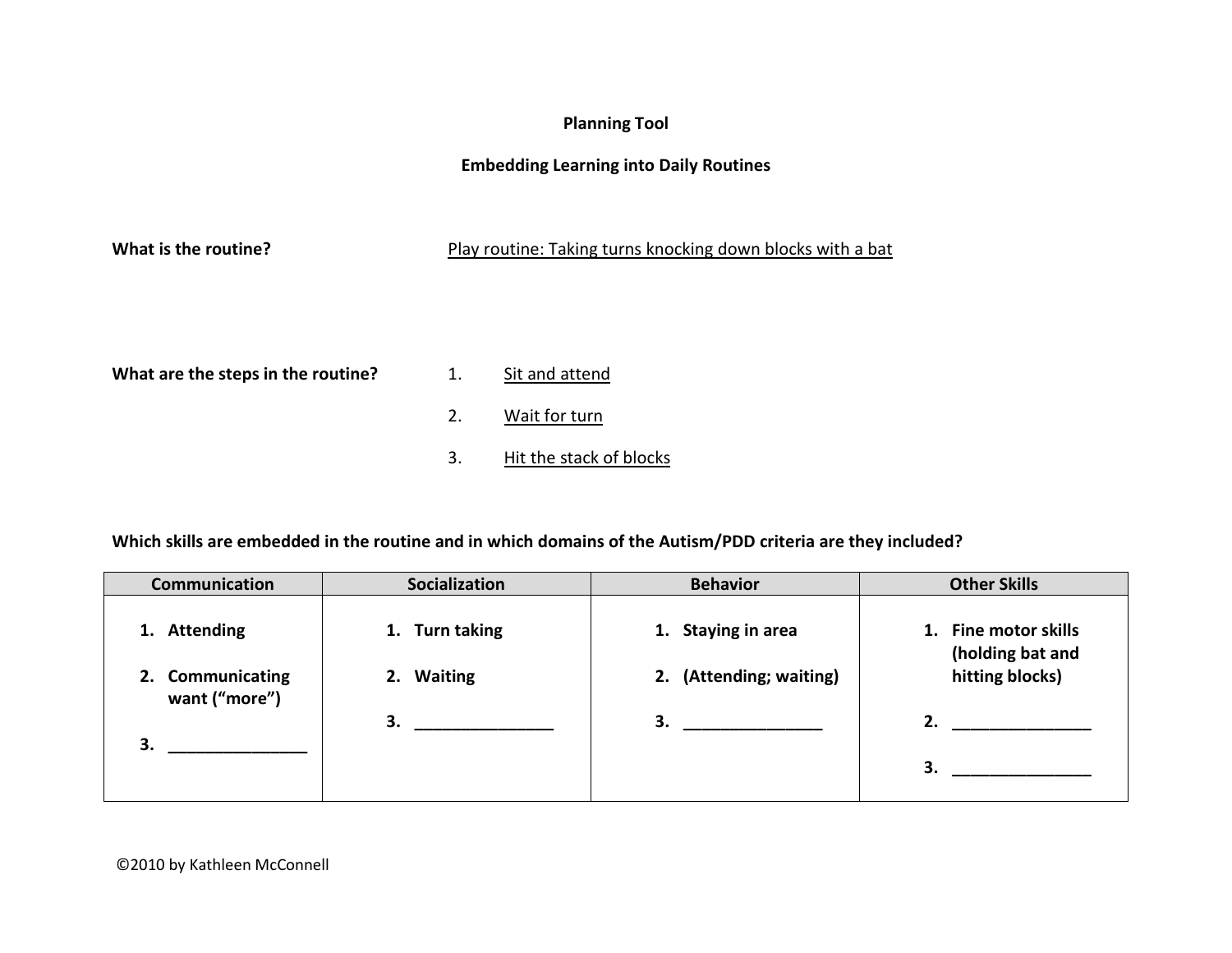**How can you teach the routine? Here is the basic strategy:**



**How will the family and your team track progress? Consider a simple chart.**

| <b>Dates</b>            | 8/9/10 | 8/10/10 | 8/11/10 | 8/12/10 | 8/13/10 |  |  |  |
|-------------------------|--------|---------|---------|---------|---------|--|--|--|
| <b>STEPS</b>            |        |         |         |         |         |  |  |  |
| 1. Sit/attend           |        |         |         |         |         |  |  |  |
| Wait<br>2.              |        |         |         |         |         |  |  |  |
| <b>Hit blocks</b><br>3. |        |         |         |         |         |  |  |  |